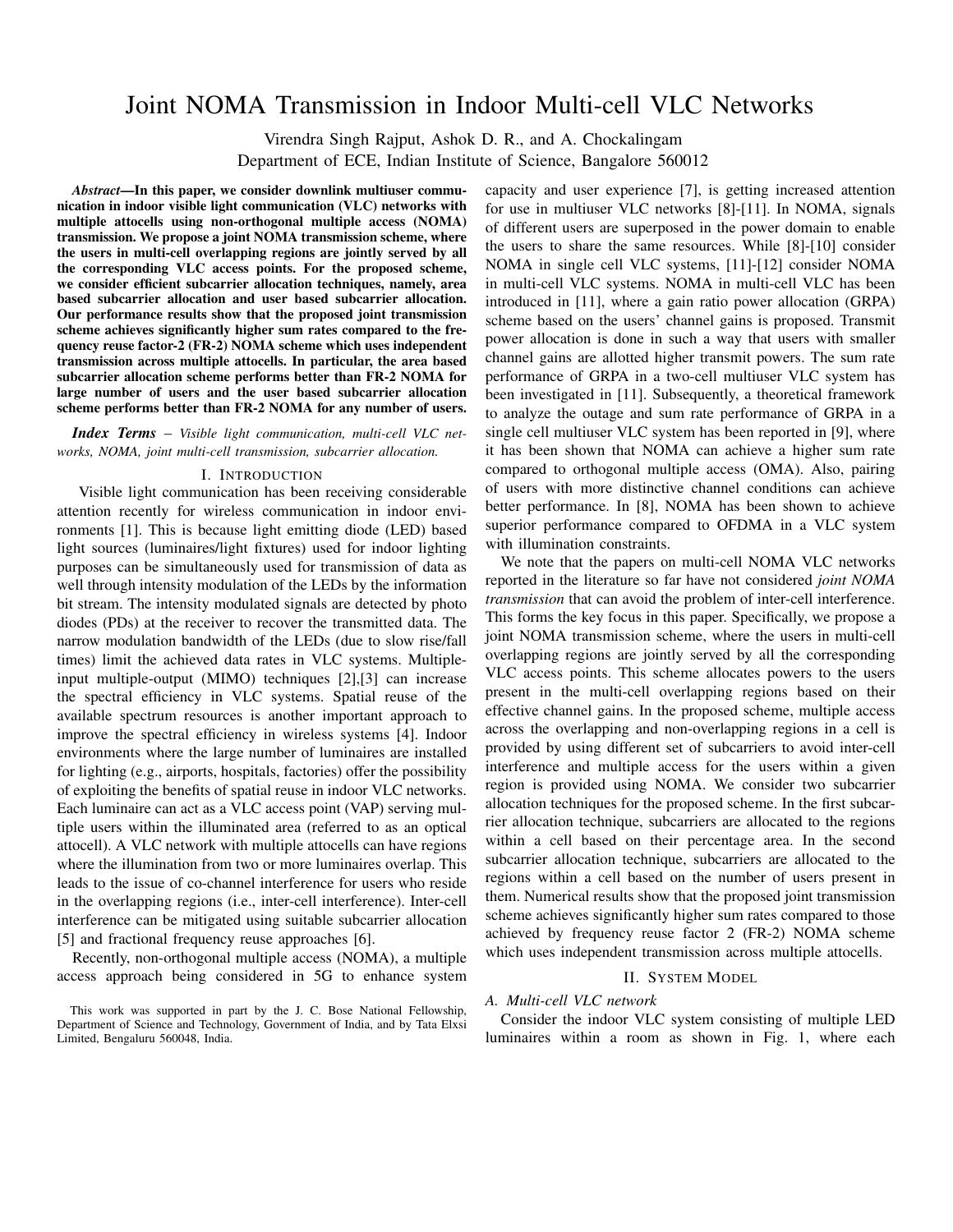

Fig. 1: Multi-cell (four-cell) VLC network. A '•' denotes an LED luminaire, the circle around it denotes its illumination region (attocell), and square in red denotes the boundaries of the room.

luminaire serves as a transmitter of an attocell. A '·' in Fig. 1 denotes an LED luminaire and the circle around it denotes its illumination region (cell). Observe that the illumination regions of these luminaires have overlaps among them as illustrated in Fig. 1. Regions  $\mathcal{R}_i, i \in \{1, 2, 3, 4\}$  denote the regions of no overlap, regions  $\mathcal{R}_i, i \in \{5, 6, 7, 8\}$  denote the regions of two-cell overlap, regions  $\mathcal{R}_i, i \in \{9, 10, 11, 12\}$  denote the regions of three-cell overlap, and  $\mathcal{R}_{13}$  denotes the region of four-cell overlap. In this multi-cell network, each luminaire has 7 transmission regions (e.g., luminaire LED1 has transmission regions  $\mathcal{R}_1$ ,  $\mathcal{R}_5$ ,  $\mathcal{R}_8$ ,  $\mathcal{R}_9$ ,  $\mathcal{R}_{10}$ ,  $\mathcal{R}_{12}$ , and  $\mathcal{R}_{13}$ ). Among the 7 transmission regions of each luminaire (e.g., of luminaire LED1), only one region (e.g.,  $\mathcal{R}_1$ ) do not experience interference from any other luminaire, two regions (e.g.,  $\mathcal{R}_5$  and  $\mathcal{R}_8$ ) experience interference from one luminaire, three regions (e.g.,  $\mathcal{R}_9$ ,  $\mathcal{R}_{10}$ ,  $\mathcal{R}_{12}$ ) experience interference from two luminaires, and only one region (e.g.,  $\mathcal{R}_{13}$ ) experiences interference from three luminaires.

#### *B. Channel model*

The line-of-sight (LOS) channel gain from a transmitter luminaire to a receiver PD is given by [13]

$$
h = \frac{A}{d^2} L_r(\phi) F(\theta) C(\theta) \cos \theta, \qquad (1)
$$

where  $d$  is the distance between the transmitter luminaire and the receiver PD, A is the area of the PD,  $\phi$  is the angle of emergence with respect to the normal at the transmitter,  $\theta$  is the angle of incidence at the receiver with respect to its normal,  $\Theta$  is the field of view (FOV) of the PD,  $F(\theta)$  is the gain of optical filter,  $L_r(\phi)$ represents the Lambertian radiation pattern of the luminaire, and  $C(\theta)$  is the gain of optical concentrator. See Fig. 2 for definition of various parameters. The Lambertian radiation pattern of the luminaire is given by

$$
L_r(\phi) = \frac{m+1}{2\pi} \cos^m \phi.
$$
 (2)

In the above equation,  $m$  represents the mode number, which is given by  $m = -\ln 2/\ln \cos \Phi_{\frac{1}{2}}$ , where  $\Phi_{\frac{1}{2}}$  is the half-



Fig. 2: Schematic showing various parameters which determine LOS path gain.

power semiangle of the transmitter luminaire. The gain of optical concentrator is expressed as

$$
C(\theta) = \begin{cases} \frac{n^2}{\sin^2 \Theta}, & 0 \le \theta \le \Theta \\ 0, & \text{otherwise} \end{cases}
$$
 (3)

where  $n$  denotes the refractive index.

## III. PROPOSED JOINT NOMA TRANSMISSION SCHEME

In this section, we propose a joint NOMA transmission scheme for the multi-cell (four-cell) VLC network that is described in the Sec. II. We first discuss subcarrier allocation techniques in Sec. III-A. Then for a given subcarrier allocation, we discuss transmitter and receiver framework for the proposed scheme in Sec. III-B.

#### *A. Subcarrier allocation*

Each transmitter is provided with DCO-OFDM [14] modulator and each receiver is provided with DCO-OFDM demodulator as shown in the Fig. 3. The available bandwidth is divided among  $N$  subcarriers by DCO OFDM. Now, consider the luminaires and the regions as shown in Fig. 1. Each luminaire allocates different set of subcarriers to different regions within its attocell. Overlapping regions are assigned with same set of subcarriers by all the corresponding LEDs (e.g., LED1 and LED2 assign same set of subcarriers to the region  $\mathcal{R}_5$ ). Let N denote the set of all subcarriers (note that  $|\mathbb{N}| = N$ ),  $\mathbb{N}_i$  denote the subset of N that is allocated to the region  $\mathcal{R}_i$  by its corresponding LED/LEDs, and  $N_i$  denote the cardinality of the set  $\mathbb{N}_i$ , where  $i \in \{1, 2, \cdots, 13\}$ .

We consider two ways of choosing the subsets  $\mathbb{N}_i$ 's. The first way of choosing the subsets is based on the areas of the regions and the second way of choosing the subsets is based on the number of users residing in the regions. These techniques are described below.

*1) Area based subcarrier allocation:* A region having relatively large area has higher probability of having more number of users than a region having relatively small area. Therefore, in this allocation technique, the number of subcarriers allocated by a LED to a region is chosen in proportion to its area [6]. The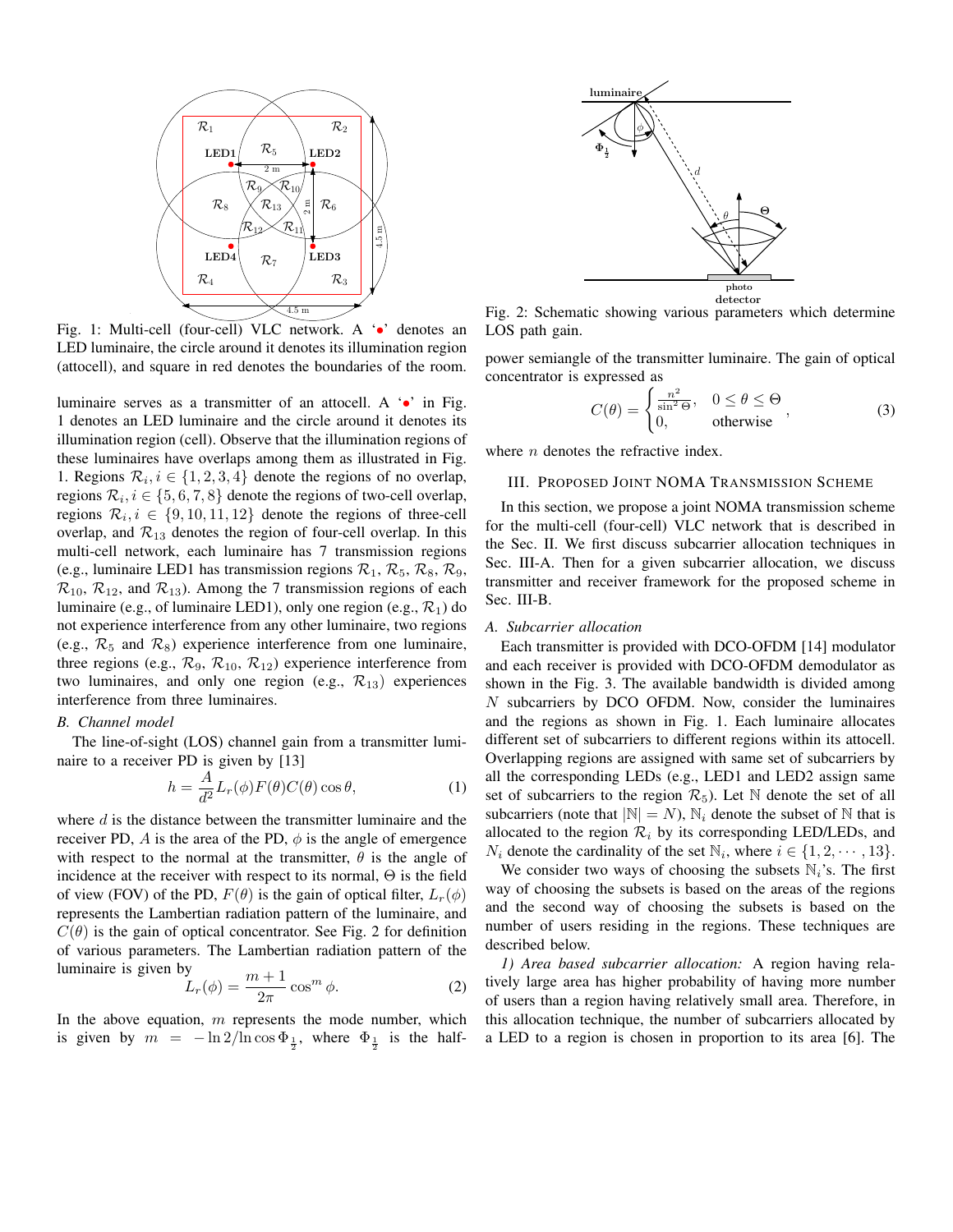

Fig. 3: Transmitter and receiver block diagram.



Fig. 4: Illustration showing the set of subcarriers allocated to different regions in the *area based subcarrier allocation*.

number of subcarriers allocated to the regions with multi-cell overlapping are given by

$$
N_i = \left\lfloor \frac{A_i N}{A_{illum} + A'} \right\rfloor, \, i = 5, 6, \cdots, 13,
$$
 (4)

where  $A_i$  is the area of the region  $\mathcal{R}_i$  (refer Fig. 1),  $A_{illum}$ is the area of illumination of an LED, and  $A'$  is the area of a region with three-cell overlap  $(A' = A_9 = A_{10} = A_{11} = A_{12})$ . Now, the number of subcarriers allocated to the non-overlapping regions are given by

$$
N_i = N - \sum_{\substack{\mathcal{R}_l \in \mathbb{M}_i \\ l \neq i}} N_l, \, i = 1, 2, 3, 4,\tag{5}
$$

where  $\mathbb{M}_i$  represents the set of all the regions corresponding to the *i*th LED  $(e.g., \mathbb{M}_1 = {\mathcal{R}_1, \mathcal{R}_5, \mathcal{R}_8, \mathcal{R}_9, \mathcal{R}_{10}, \mathcal{R}_{12}, \mathcal{R}_{13}}).$  Due to symmetry,  $(N_1 = N_2 = N_3 = N_4)$ ,  $(N_5 = N_6 = N_7 = N_8)$ , and  $(N_9 = N_{10} = N_{11} = N_{12})$ . The subsets  $N_i$ 's with the cardinalities  $N_i$ 's calculated based on (4) and (5) are chosen as shown in the Fig. 4, where  $\mathbb{N}_a$ ,  $\mathbb{N}_b$ ,  $\mathbb{N}_c$ ,  $\mathbb{N}_9$ ,  $\mathbb{N}_{10}$ ,  $\mathbb{N}_{11}$ ,  $\mathbb{N}_{12}$ , and  $\mathbb{N}_{13}$  are pairwise disjoint and exhaustive subsets of  $\mathbb{N}$ . With this configuration, it is easy to verify that the subsets allocated to the regions in any given attocell are pairwise disjoint and exhaustive.

*2) User based subcarrier allocation:* In this proposed technique, the number of subcarriers allocated to a region by a transmitter is chosen based on the number of users residing in it. Let  $K_i$  represent the number of users residing in the region  $\mathcal{R}_i$ ,



Fig. 5: Illustration showing the set of subcarriers allocated to different regions in the *user based subcarrier allocation*.

and  $Q_j$  denote the number of users in the attocell corresponding to the *j*th LED. Also, consider  $Q'_1 = Q_1 + K_{11}$ ,  $Q'_2 = Q_2 + K_{12}$ ,  $Q'_3 = Q_3 + K_9$ , and  $Q'_4 = Q_4 + K_{10}$ . Now, the number of subcarriers allocated to the regions are obtained as follows.

1) For the regions having two or more cell overlap the number of subcarriers allocated by all the corresponding LEDs are given by  $\overline{a}$ 

$$
N_i = \left\lfloor \frac{K_i N}{\max_{j \in \mathbb{J}_i} \{Q'_j\}} \right\rfloor, \, i = 5, 6, \cdots, 13, \tag{6}
$$

where  $\mathbb{J}_i$  denotes the set of all LEDs that transmit to the region  $\mathcal{R}_i$ .

2) Given the number of subcarriers allocated to the overlapping regions, the number of subcarriers allocated to the non-overlapping regions are obtained by using (5).

Now, the subsets  $\mathbb{N}_i$ 's with the cardinalities  $N_i$ 's calculated based on (5) and (6) are chosen as shown in the Fig. 5. The subsets of subcarriers allocated by any luminaire to the corresponding regions are pairwise disjoint and exhaustive (e.g.,  $\mathbb{N}_1$ ,  $\mathbb{N}_5$ ,  $\mathbb{N}_8$ ,  $\mathbb{N}_9$ ,  $\mathbb{N}_{10}$ ,  $\mathbb{N}_{12}$ , and  $\mathbb{N}_{13}$  are pairwise disjoint and exhaustive subsets of N).

Note that in area based subcarrier allocation technique, allocation of the subcarriers is independent of the total number of users and also the locations of the users present in the multicell VLC network. Therefore, subcarrier allocation has to be done only once, which makes area based subcarrier allocation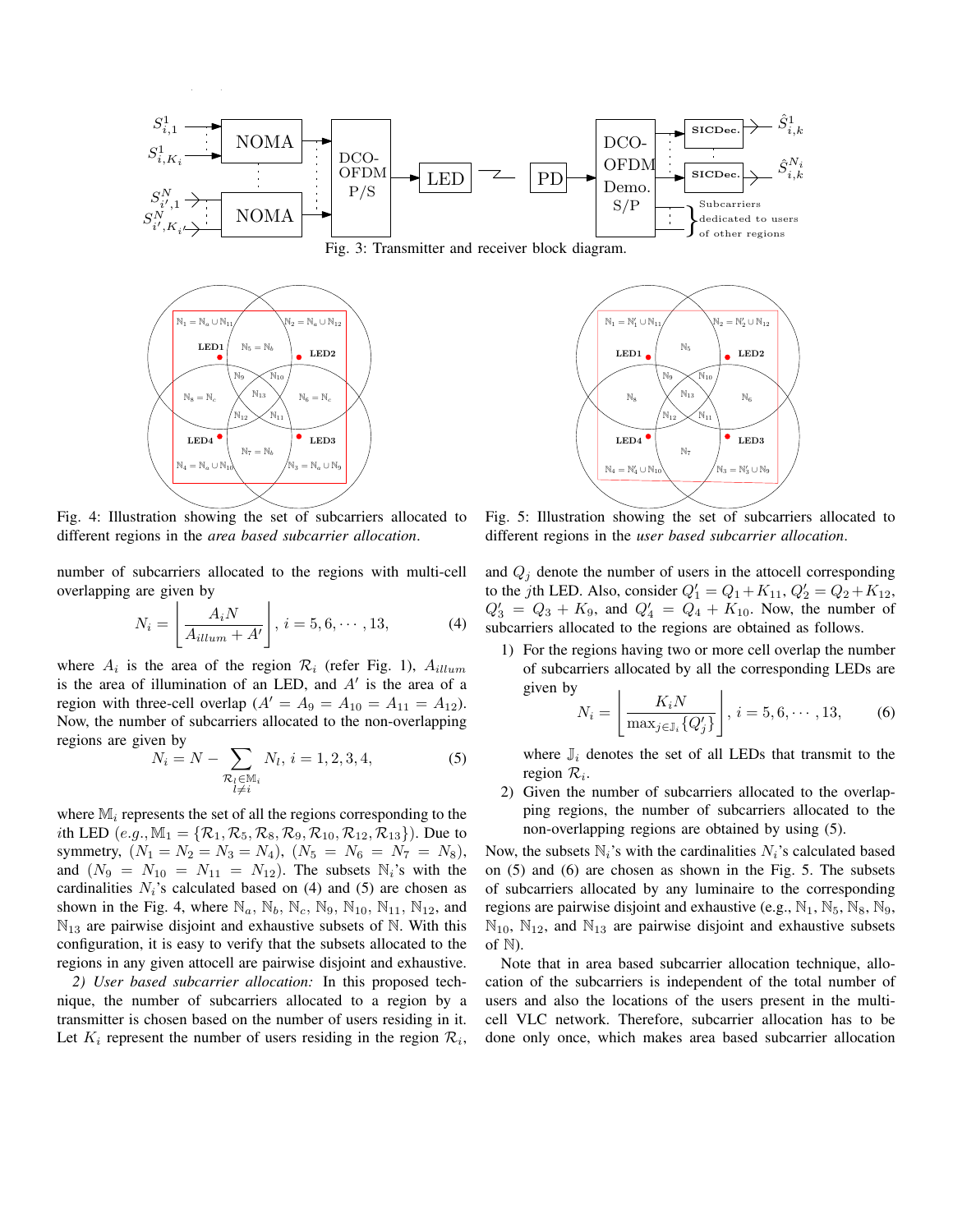simpler compared to user based subcarrier allocation. However, user based subcarrier allocation can provide better performance by adapting to the changes in either the total number of users or locations of the users.

## *B. Joint NOMA transmitter and receiver framework*

In the proposed scheme, multiple access across the regions is provided by allocating different set of subcarriers and multiple access to the users within any given region is provided using NOMA. For all the users in a given region, an independent NOMA symbol is broadcast by the corresponding luminaires on each of the allocated subcarrier. The NOMA symbol transmitted by the jth LED on a subcarrier  $n \in N_i$  which is intended for the users in the region  $\mathcal{R}_i$  is given by

$$
X_i^{j,n} = \sum_{k \in \mathbb{K}_i} S_{i,k}^{j,n} \sqrt{P_{i,k}^{j,n}},\tag{7}
$$

where  $\mathbb{K}_i = \{1, 2, \cdots, K_i\}, S_{i,k}^{j,n}$  represents the modulation symbol transmitted by the jth LED on the nth subcarrier intended to the kth user of the region  $\mathcal{R}_i$ ,  $P_{i,k}^{j,n}$  represents the power allocated by the jth LED for the  $n$ th subcarrier to the  $k$ th user of the region  $\mathcal{R}_i$ .

In the proposed scheme, for any given user  $k$  in a multi-cell overlap region  $\mathcal{R}_i$ , on a given subcarrier n, same modulation symbol is transmitted by all the corresponding LEDs with same power, i.e.,

$$
S_{i,k}^{j,n} = S_{i,k}^n, \ \forall j \in \mathbb{J}_i, \ \forall k \in \mathbb{K}_i,
$$
\n
$$
(8)
$$

$$
P_{i,k}^{j,n} = P_{i,k}^n, \ \forall j \in \mathbb{J}_i, \ \forall k \in \mathbb{K}_i.
$$

The procedure to obtain the  $P_{i,k}^n$ 's is described in Sec. III-C.

At each transmitter, the NOMA symbols are transmitted using DCO-OFDM block which performs Hermitian symmetry, IDFT, and DC biasing operations [14]. Each receiver performs DC bias compensation, DFT, and inverse of Hermitian symmetry operations to obtain the NOMA symbols. The NOMA symbol received on the subcarrier  $n \in \mathbb{N}_i$  by the kth user in the region  $\mathcal{R}_i$  is given by

$$
Y_{i,k}^{n} = a \sum_{j \in \mathbb{J}_i} h_{i,k}^{j,n} X_i^{j,n} + N_{i,k}^{n}
$$
  
=  $a \sum_{j \in \mathbb{J}_i} h_{i,k}^{j,n} \sum_{k' \in \mathbb{K}_i} S_{i,k'}^{j,n} \sqrt{P_{i,k'}^{j,n}} + N_{i,k}^{n}, \ k \in \mathbb{K}_i,$  (10)

where  $h_{i,k}^{j,n}$  denotes the channel gain from the jth LED to the kth user of the region  $\mathcal{R}_i$  for the nth subcarrier, a denotes the responsivity of PD (in Ampere/Watt),  $N_{i,k}^n \sim \mathcal{N}(0, \sigma^2)$  denotes the noise corresponding to the kth user of region  $\mathcal{R}_i$  for the nth subcarrier.

Using  $(8)$  and  $(9)$ ,  $(11)$  can be simplified as

$$
Y_{i,k}^{n} = a\tilde{h}_{i,k}^{n} \left( S_{i,k}^{n} \sqrt{P_{i,k}^{n}} + \sum_{\substack{k' \in \mathbb{K}_i \\ k' \neq k}} S_{i,k'}^{n} \sqrt{P_{i,k'}^{n}} \right) + N_{i,k}^{n}, \quad (11)
$$

## Algorithm 1 SIC decoding for the  $k$ th user on nth subcarrier

1: **Inputs**:  $k$ ,  $Y_{i,k}^n$ ,  $\mathbb{K}_i$ ,  $P_{i,1}^n$ ,  $P_{i,2}^n$ ,  $\cdots$ ,  $P_{i,K_i}^n$ ,  $\tilde{h}_{i,1}^n$ ,  $\tilde{h}_{i,2}^n$ ,  $\cdots$ ,  $\tilde{h}_{i,K_i}^n$ , modulation alphabet (A).

2: **Initialize**: 
$$
\tilde{Y} = Y_{i,k}^n
$$
; set  $\mathbb{S} = \mathbb{K}_i$ .

3: do

4:  $l = \text{argmax}_{k' \in \mathbb{S}} P_{i,k'}^n$ 5:  $\hat{S}^n_{i,l} = \operatorname{argmin}_{S \in \mathbb{A}} \ \|\tilde{Y} - a \tilde{h}^n_{i,l} S \sqrt{P^n_{i,l}}\|$ 6:  $\tilde{Y} = \tilde{Y} - a\tilde{h}_{i,l}^n \hat{S}_{i,l}^n \sqrt{P_{i,l}^n}$ 7:  $\mathbb{S} = \mathbb{S} \setminus \{l\}$ 8: while  $(l \neq k)$ 9: **Output**:  $\hat{S}^n_{i,k}$ 

where  $\tilde{h}_{i,k}^n$  is sum of the channel gains (i.e., effective channel gain) to the kth user of the region  $\mathcal{R}_i$  from all the corresponding LEDs, i.e.,

$$
\tilde{h}_{i,k}^n = \sum_{j \in \mathbb{J}_i} h_{i,k}^{j,n}, \ k \in \mathbb{K}_i.
$$
\n(12)

Each receiver uses successive interference cancellation (SIC) [15] to decode their modulation symbols. The SIC decoding procedure for user  $k \in \mathbb{K}_i$  is presented in Algorithm 1.

# *C. Transmit power allocation*

Without loss of generality, let us assume  $h_{i,1}^{j,n} \leq h_{i,2}^{j,n} \leq$  $\cdots \leq h_{i,K_i}^{j,n}$ . For the users in a non-overlapping region  $\mathcal{R}_i, i \in$  $\{1, 2, 3, 4\}$ , on a given subcarrier n, the allocated powers by the corresponding LED are iteratively obtained using GRPA technique [11] as

$$
P_{i,k}^{n} = \left(\frac{h_{i,1}^{j,n}}{h_{i,k}^{j,n}}\right)^{k} P_{i,k-1}^{n}, k = 1, 2, \cdots, K_{i}, j = i.
$$
 (13)

For the users in a multi-cell overlapping region  $\mathcal{R}_i, i \in$  $\{5, 6, \dots, 13\}$ , on a given subcarrier n, the power allocated by all the corresponding LEDs is given by

$$
P_{i,k}^{n} = \left(\frac{\tilde{h}_{i,1}^{n}}{\tilde{h}_{i,k}^{n}}\right)^{k} P_{i,k-1}^{n}, \ k = 1, 2, \cdots, K_{i}.
$$
 (14)

Again, without loss of generality, in the above equation  $\tilde{h}_{i,1}^n \leq$  $\tilde{h}_{i,2}^n \leq \cdots \leq \tilde{h}_{i,k_i}^n$  is assumed.

## *D. SINR and achievable rate*

With SIC decoding, the received SINR for the kth user of region  $\mathcal{R}_i$  on the *n*th subcarrier assuming  $P_{i,1}^n \geq P_{i,2}^n \geq \cdots \geq$  $P_{i,K_i}^n$  is given by

$$
\gamma_{i,\overline{k}}^n = \frac{a^2(\tilde{h}_{i,k}^n)^2 P_{i,k}^n}{a^2 \left( \sum_{r=k+1}^{K_i} (\tilde{h}_{i,r}^n)^2 P_{i,r}^n + \xi \sum_{\hat{r}=1}^{k-1} (\tilde{h}_{i,\hat{r}}^n)^2 P_{i,\hat{r}}^n \right) + \sigma^2},
$$
(15)

where  $\xi$  denotes residual factor which accounts for interference due to incorrectly decoded symbols corresponding to users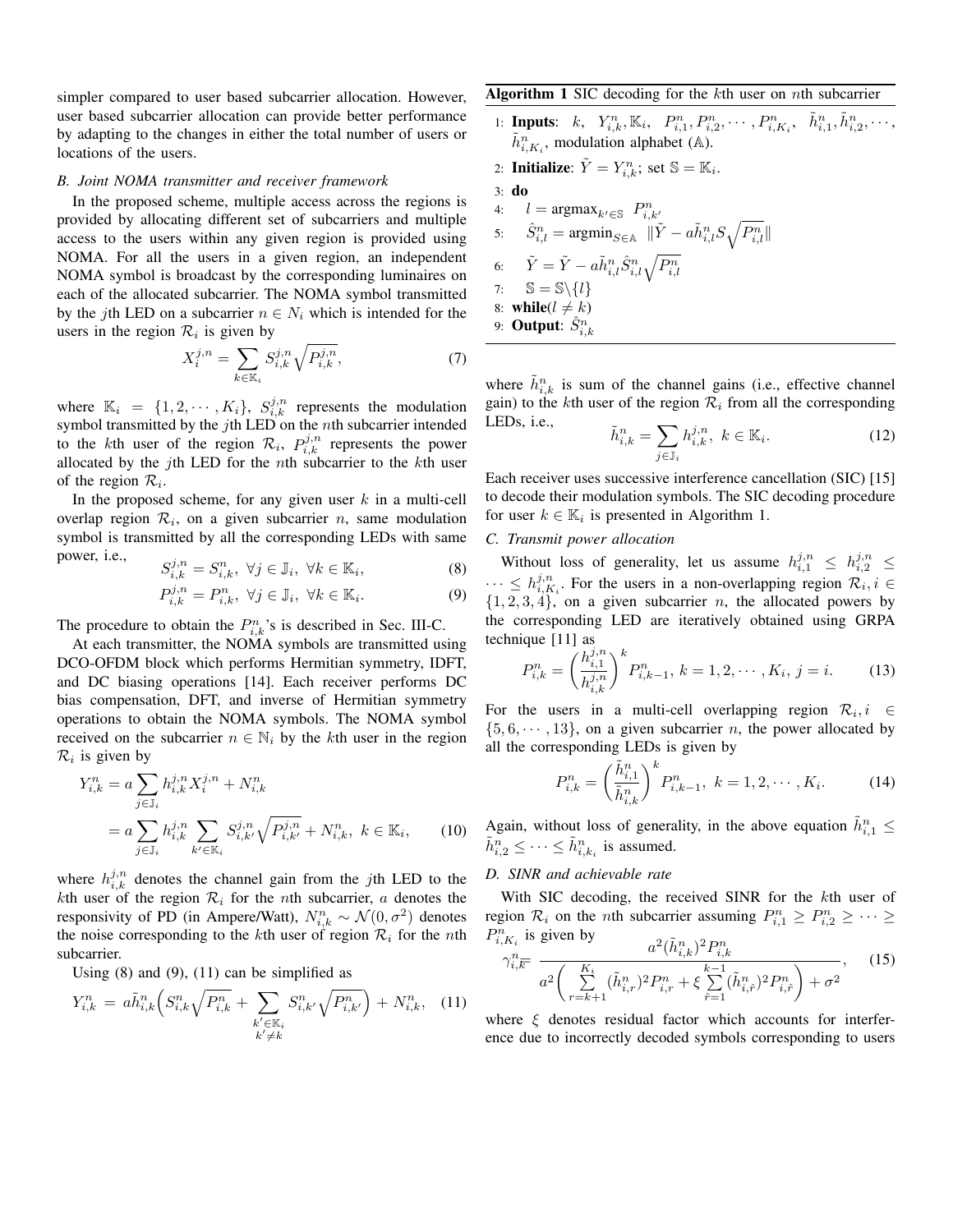$1, 2, \dots, k-1$  [16]. The achievable rate for the kth user of region  $R_i$  on the *n*th subcarrier is given by

$$
\eta_{i,k}^{n} = \frac{B}{2N} \log_2 (1 + \gamma_{i,k}^{n}), \tag{16}
$$

where  $B$  denotes the modulation bandwidth of the LEDs.

## IV. RESULTS AND DISCUSSIONS

In this section, we compare the sum rate performance of the proposed joint NOMA scheme with that of FR-2 NOMA [12] scheme for the LOS VLC channel. The parameters considered for the simulations are given in Table I. Note that the sum rate performance in Figs. 6, 7, and 8 are obtained by averaging over large number of user locations that are obtained using uniform random distribution.

In Fig. 6, we present the sum rate performance of the proposed scheme and FR-2 NOMA scheme as a function of number of users distributed across the room for  $\xi = 0.01$  and 0.1. It can be observed that the proposed scheme with the user based subcarrier allocation outperforms FR-2 NOMA scheme. The proposed scheme with the area based subcarrier allocation performs better than FR-2 NOMA for large number of users. For example, the gain in the sum rate for the proposed scheme with the area based subcarrier allocation as compared to FR-2 NOMA for 12 users is about 8 Mbps and gain in the sum rate for the proposed scheme with the user based subcarrier allocation for 12 users is about 25 Mbps. The reasons for the gain in the sum rate performance of the proposed scheme are as follows. Each LED in FR-2 NOMA utilizes only half of the available bandwidth, whereas in the proposed scheme the available bandwidth is completely utilized by all the LEDs due to efficient subcarrier allocation. Also, in the proposed scheme, the users in the overlapping regions receive data from multiple LEDs, thereby increasing their received SINR. In the area based subcarrier allocation, subcarriers will also be allocated to the regions having no users. There will be some regions with no users when the number of users is less. Therefore, some subcarriers will not be used in the case of the area based allocation when the number of users is less. Hence,

| Parameters                      | Notation                   | Value                             |
|---------------------------------|----------------------------|-----------------------------------|
| Transmit signal power           | $P_{ele}$                  | $1 \text{ mW}$                    |
| User height                     | $d_r$                      | $0.85$ m                          |
| Transmitter LED height          | $d_t$                      | 3 <sub>m</sub>                    |
| Room dimension                  |                            | 4.5 m $\times$ 4.5 m $\times$ 3 m |
| Half power semi-angle           | $\bar{\Phi}_{\frac{1}{2}}$ | $60^o$                            |
| Signal bandwidth                | B                          | 20 MHz                            |
| Power spectral density of noise | $N_o$                      | $10^{-21} W/Hz$                   |
| PD field of view                | Θ                          | $38^o$                            |
| Area of PD                      | A                          | $10^{-4}$ $m^2$                   |
| Responsivity of PD              | $\alpha$                   | $0.3$ A/W                         |
| Gain of optical filter          | $F(\theta)$                |                                   |
| Refractive index                | $\boldsymbol{n}$           | 15                                |

TABLE I: Simulation parameters.



Fig. 6: Sum rate performance of the proposed scheme and FR-2 NOMA scheme as a function of number of users distributed in whole room area.



Fig. 7: Sum rate performance of the proposed scheme and FR-2 NOMA scheme as a function of number of users distributed only in overlapping regions.

the performance of the proposed scheme with the area based allocation is poor for less number of users.

Next, in Figs. 7 and 8, we compare the sum rate performance of the proposed scheme with FR-2 NOMA scheme as a function of number of users for the cases in which the users are distributed only in overlapping regions and only in non-overlapping regions, respectively. For the case in which users are distributed only in overlapping regions, it can be observed that the proposed scheme with user based subcarrier allocation performs better than FR-2 NOMA for small number of users (for less than 9 users) and the performance of both the schemes are nearly the same for large number of users. The proposed scheme with area based subcarrier allocation performs worse than FR-2 NOMA. For the case in which users are distributed only in non-overlapping regions, we can observe that the proposed scheme with user based subcarrier allocation performs better than FR-2 NOMA almost by a factor of 2. This is because in the proposed scheme with user based subcarrier allocation, all the subcarriers will be allocated to nonoverlapping regions by the LEDs which makes the bandwidth available to the users twice than that in FR-2 NOMA. Again, the